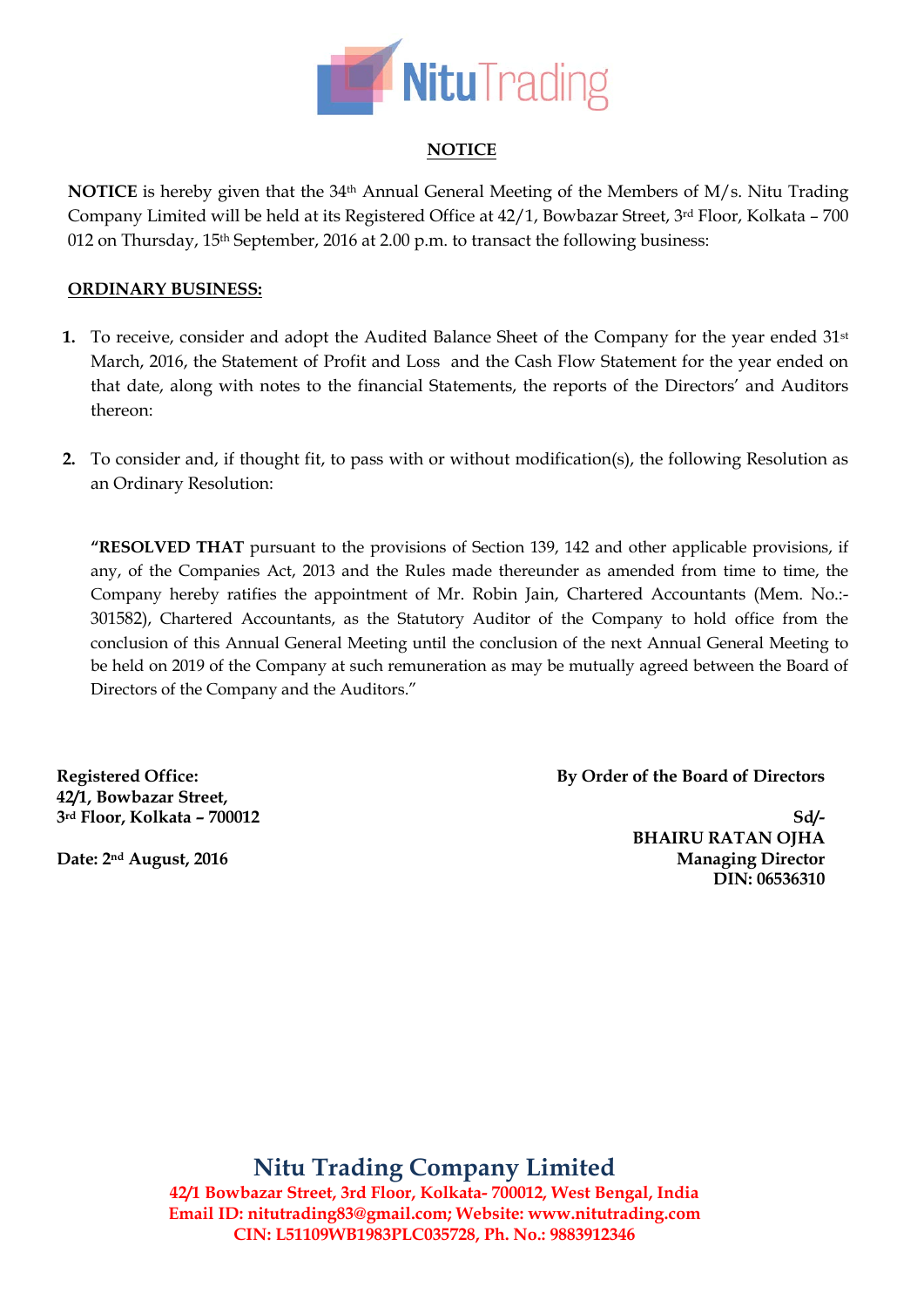# **NOTES:**

- 1. **A MEMBER ENTITLED TO ATTEND AND VOTE AT THE MEETING IS ENTITLED TO APPOINT A PROXY/ PROXIES TO ATTEND AND VOTE INSTEAD OF HIMSELF/HERSELF. SUCH A PROXY/ PROXIES NEED NOT BE A MEMBER OF THE COMPANY**. The instrument of Proxy in order to be effective, should be deposited at the Registered Office of the Company, duly completed and signed, not less than 48 hours before the commencement of the meeting. A person can act as proxy on behalf of members not exceeding fifty (50) and holding in the aggregate not more than ten percent of the total share capital of the Company. A member holding more than ten percent of the total share capital of the company carrying voting rights may appoint a single person as proxy and such person shall not act as proxy for any other person or shareholders.
- 2. The Register of Member and Transfer Books will remain closed from Friday, the 9th day of September, 2016 to Thursday, the 15th day of September, 2016 (both days inclusive) for the purpose of Annual General Meeting.
- 3. Corporate Members intending to send their authorized representatives to attend the meeting are requested to send a certified copy of the Board Resolution authorizing their representative to attend and vote on their behalf at the meeting.
- 4. During the period beginning 24 hours before the time fixed for the commencement of the meeting and ending with the conclusion of the meeting, a would be entitled to inspect the proxies lodged at any time during the business hours of the company, provided not less than 3 days of notice in writing is given to the company.
- 5. Members/Proxies are requested to bring their attendance slips duly filed in along with their copies of Annual Report to the Annual general Meeting.
- 6. The notice is being sent all members, whose names appear on the Register of Members/List of beneficial owners.
- 7. In case shares are jointly held, this form should be completed and signed (as per the specimen signature registered with the company) by the first named member and in his/her absence, by the next named member.
- 8. Copy of relevant documents referred to in this notice are open for inspection at the registered office of the Company an all working days, except holidays between **11.00 A.M to 2.00 P.M** upto the date of declaration of the results of e-voting.
- 9. Any member desirous of getting any information on the accounts of the Company is required to forward his/her queries at least 7 days prior to the meeting so that the required information can be made available at the meeting.
- 10. Members are requested to intimate change in their address immediately to M/s Purva Sharegistry (India) Private Limited, the Company's Registrar and Share Transfer Agents, at their office at No. 9, Shiv Shakti Ind. Estate, Ground Floor, J.R. Boricha Marg, Lower Parel (East), Mumbai – 400 011.
- 11. Pursuant to SEBI Circular, the Shareholders holding shares in physical form are requested to submit self attested copy of PAN at the time of sending their request for share transfer/transmission of name/transposition of name.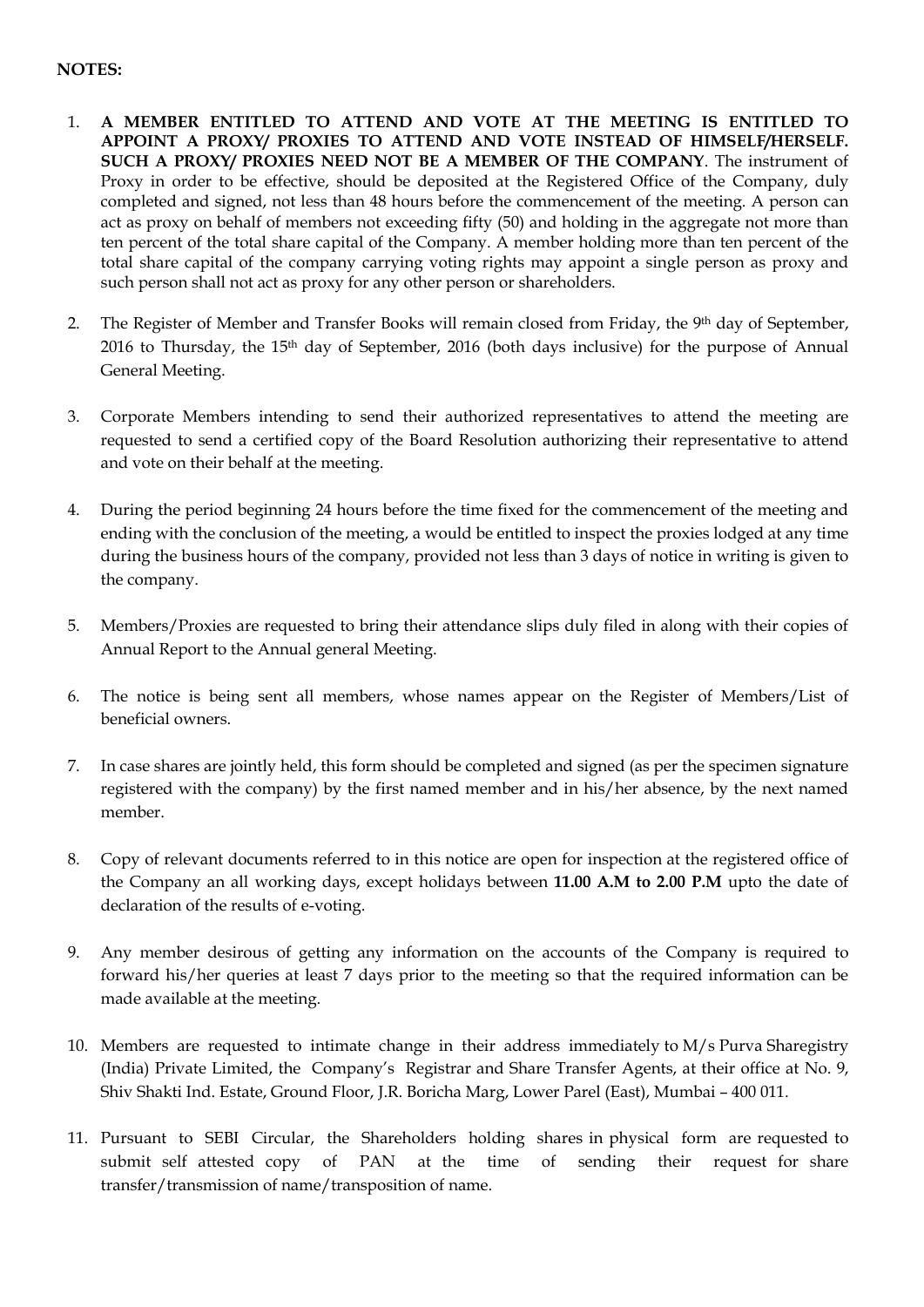- 12. Members holding shares in physical form in the same set of names under different folios are requested to apply for consolidation of such folios along with relevant Share Certificates to M/s Purva Sharegistry (India) Private Limited, Registrar and Share Transfer Agents of the Company, at their address given above.
- 13. Members who hold shares in dematerialized form are requested to write their Client ID and DP ID and those who hold shares in physical form are requested to write their Folio number in the attendance slip for attending the meeting. In case of joint holders attending the meeting, only such joint holder who is higher in the order of names will be entitled to vote.
- 14. For members who have not registered their e-mail address, physical copies of the Notice of the 34<sup>th</sup> Annual General Meeting of the Company inter alia indicating the process and manner of e‐voting along with Attendance Slip and Proxy Form is being sent in the permitted mode. Members may also note that Notice of 34th Annual General Meeting and Annual report for 2015-2016 will be available on company's website [www.nitutrading.com](http://www.nitutrading.com/) for their download.
- 15. Members who have not registered their email addresses so far are requested to register their e‐mail address for receiving all communications including annual report, notices, circulars etc. from the company electronically.
- 16. For any assistance or information about shares etc. members may contact the Company.

## 17. **VOTING THROUGH ELECTRONIC MEANS**

- **I** In compliance with provisions of Section 108 of the Companies Act, 2013, Rule 20 of the Companies (Management and Administration) Rules, 2014 as amended by the Companies (Management and Administration) Amendment Rules, 2015 and Regulation 44 of the SEBI (Listing Obligations and Disclosure Requirements) Regulation, 2015, the Company is pleased to provide members facility to exercise their right to vote on resolutions proposed to be considered at the Annual General Meeting (AGM) by electronic means and the business may be transacted through e-Voting Services. The facility of casting the votes by the members using an electronic voting system from a place other than venue of the AGM ("remote e-voting") will be provided by Central Depository Services (India) Limited (CDSL).
- II. The facility for voting through ballot paper shall be made available at the AGM and the members attending the meeting who have not cast their vote by remote e-voting shall be able to exercise their right at the meeting through ballot paper. The members who have cast their vote by remote e-voting prior to the AGM may also attend the AGM but shall not be entitled to cast their vote again.

#### III. **The process and manner for remote e-voting are as under:**

- i) The remote e-voting period commences on 12<sup>th</sup> September, 2016 at 9:00 a.m. and ends on 14th September, 2016 at 5:00 p.m. During this period members' of the Company, holding shares either in physical form or in dematerialized form, as on the cut-off date of  $8<sup>th</sup>$ September, 2016, may cast their vote by remote e-voting. The remote e-voting module shall be disabled by CDSL for voting thereafter. Once the vote on a resolution is cast by the member, the member shall not be allowed to change it subsequently.
- ii) The shareholders should log on to the e-voting website [www.evotingindia.com](http://www.evotingindia.com/) during the voting period.
- iii) Click on "Shareholders" tab.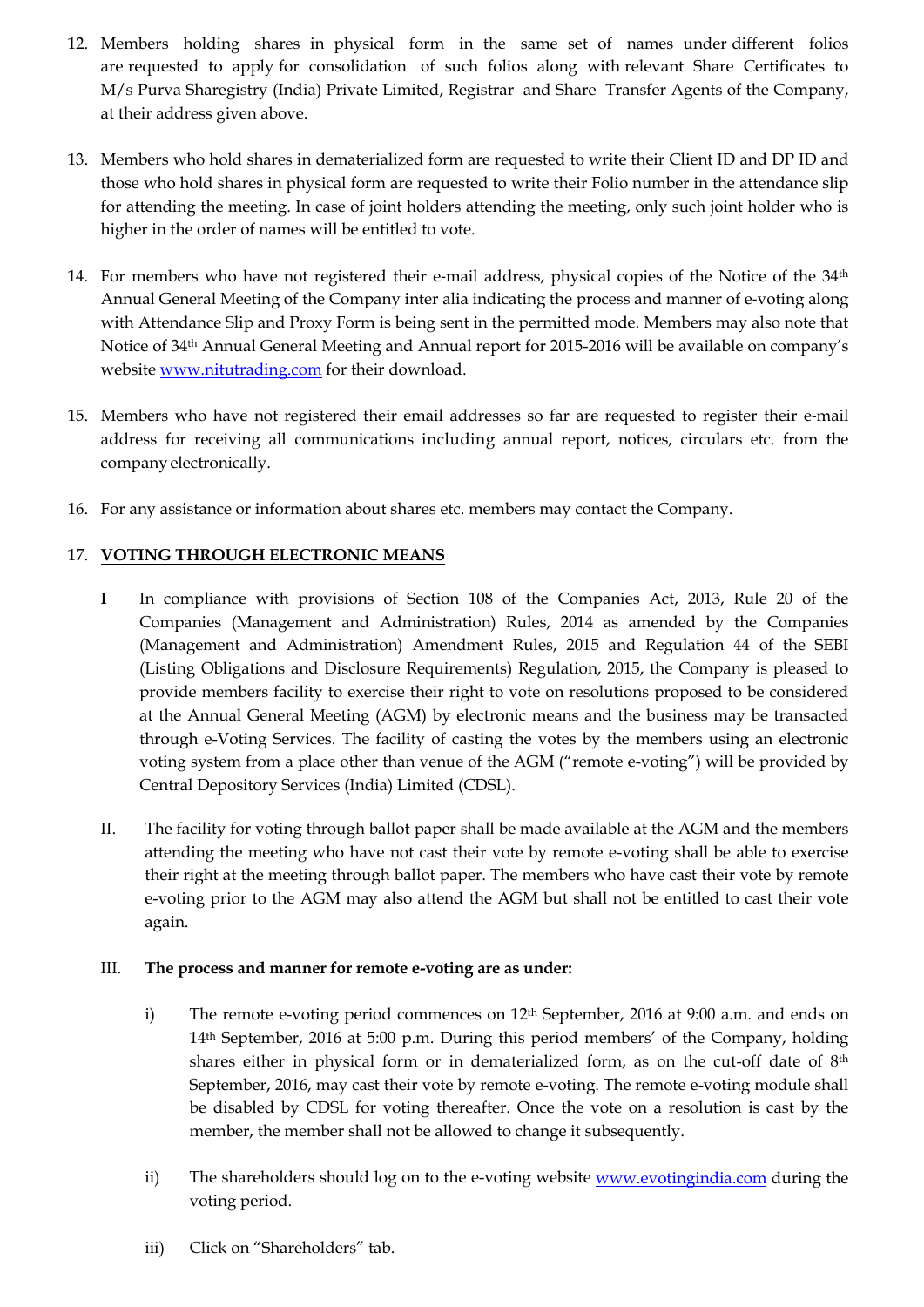- iv) Now Enter your User ID
	- a) For CDSL: 16 digits beneficiary ID,
	- b) For NSDL: 8 Character DP ID followed by 8 Digits Client ID,
	- c) Members holding shares in Physical Form should enter Folio Number registered with the Company.
- v) Next enter the Image Verification as displayed and Click on Login.
- vi) If you are holding shares in demat form and had logged on to [www.evotingindia.com](http://www.evotingindia.com/) and voted on an earlier voting of any Company, then your existing password is to be used.
- vii) If you are a first time user follow the steps given below:

|            | For Members holding shares in Demat Form and Physical Form                  |  |  |  |  |
|------------|-----------------------------------------------------------------------------|--|--|--|--|
| <b>PAN</b> | Enter your 10 digit alpha-numeric *PAN issued by Income Tax Department      |  |  |  |  |
|            | (Applicable for both demat shareholders as well as physical shareholders)   |  |  |  |  |
|            | Members who have not updated their PAN with<br>the<br>$\bullet$             |  |  |  |  |
|            | Company/Depository Participant are requested to use the first two           |  |  |  |  |
|            | letters of their name and the 8 digits of the sequence number (refer serial |  |  |  |  |
|            | no. printed on the name and address sticker/Postal Ballot Form/mail) in     |  |  |  |  |
|            | the PAN field.                                                              |  |  |  |  |
|            | In case the sequence number is less than 8 digits enter the applicable      |  |  |  |  |
|            | number of 0's before the number after the first two characters of the       |  |  |  |  |
|            | name in CAPITAL letters. Eg. If your name is Ramesh Kumar with serial       |  |  |  |  |
|            | number 1 then enter RA00000001 in the PAN field.                            |  |  |  |  |
| <b>DOB</b> | Enter the Date of Birth as recorded in your demat account or in the company |  |  |  |  |
|            | records for the said demat account or folio in dd/mm/yyyy format.           |  |  |  |  |
| Dividend   | Enter the Dividend Bank Details as recorded in your demat account or in the |  |  |  |  |
| Bank       | company records for the said demat account or folio.                        |  |  |  |  |
| Details    | Please enter the DOB or Dividend Bank Details in order to login. If the     |  |  |  |  |
|            | details are not recorded with the depository or company please enter the    |  |  |  |  |
|            | member id / folio number in the Dividend Bank details field.                |  |  |  |  |

- viii) After entering these details appropriately, click on "SUBMIT" tab.
- ix) Members holding shares in physical form will then reach directly the Company selection screen. However, members holding shares in demat form will now reach 'Password Creation' menu wherein they are required to mandatorily enter their login password in the new password field. Kindly note that this password is to be also used by the demat holders for voting for resolutions of any other company on which they are eligible to vote, provided that company opts for e-voting through CDSL platform. It is strongly recommended not to share your password with any other person and take utmost care to keep your password confidential.
- x) For Members holding shares in physical form, the details can be used only for e-voting on the resolutions contained in this Notice.
- xi) Click on the EVSN for the relevant company name i.e. NITU TRADING COMPANY LIMITED on which you choose to vote.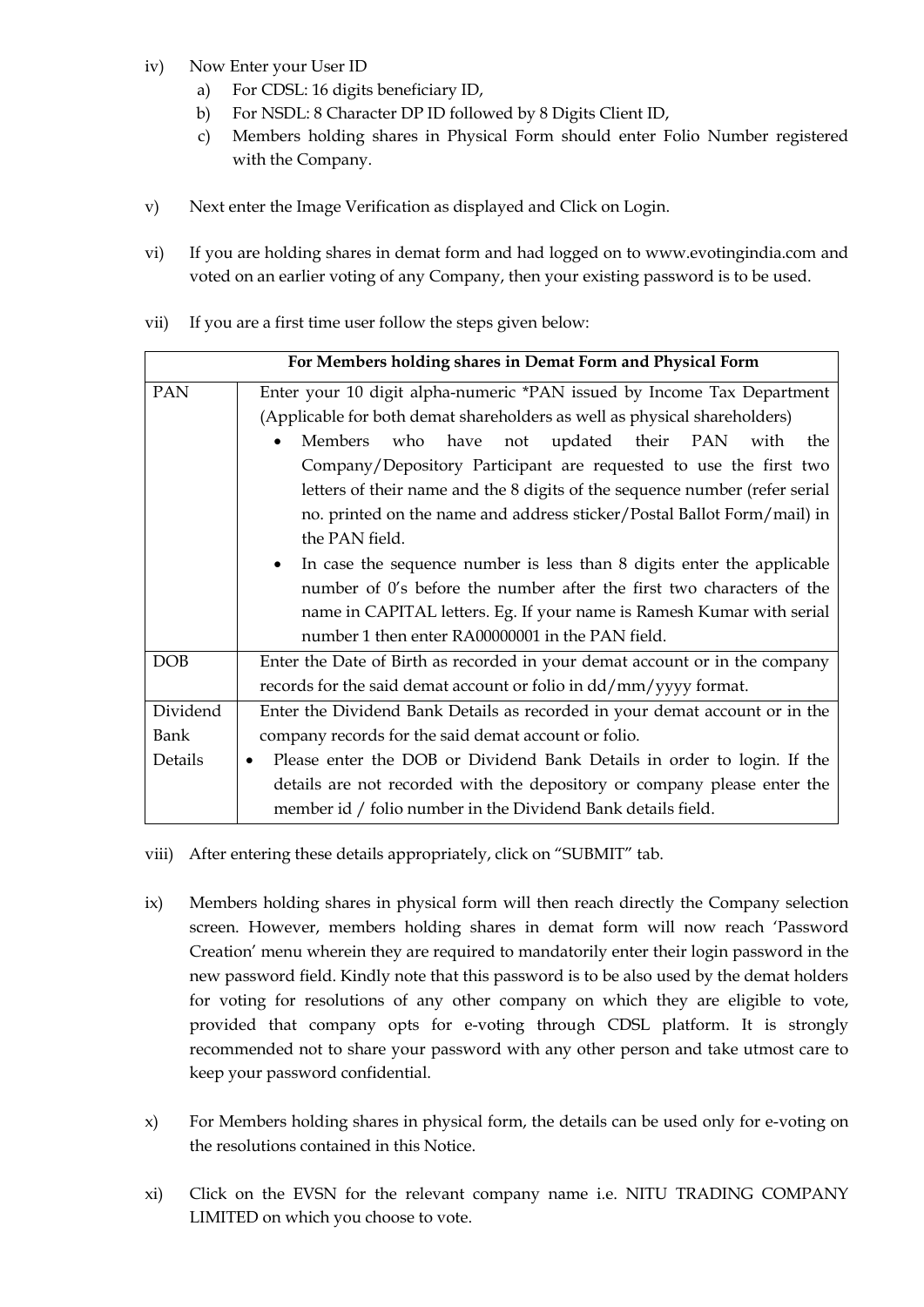- xii) On the voting page, you will see "RESOLUTION DESCRIPTION" and against the same the option "YES/NO" for voting. Select the option YES or NO as desired. The option YES implies that you assent to the Resolution and option NO implies that you dissent to the Resolution.
- xiii) Click on the "RESOLUTIONS FILE LINK" if you wish to view the entire Resolution details.
- xiv) After selecting the resolution you have decided to vote on, click on "SUBMIT". A confirmation box will be displayed. If you wish to confirm your vote, click on "OK", else to change your vote, click on "CANCEL" and accordingly modify your vote.
- xv) Once you "CONFIRM" your vote on the resolution, you will not be allowed to modify your vote.
- xvi) You can also take out print of the voting done by you by clicking on "Click here to print" option on the Voting page.
- xvii) If Demat account holder has forgotten the changed password then enter the User ID and the image verification code and click on Forgot Password & enter the details as prompted by the system.
- xviii) Note for Institutional Shareholders & Custodians :
	- Institutional shareholders (i.e. other than Individuals, HUF, NRI etc.) and Custodians are required to log on to [https://www.evotingindia.com](https://www.evotingindia.com/) and register themselves as Corporates.
	- A scanned copy of the Registration Form bearing the stamp and sign of the entity should be emailed t[o helpdesk.evoting@cdslindia.com.](mailto:helpdesk.evoting@cdslindia.com)
	- After receiving the login details they have to create a compliance user which should be created using the admin login and password. The Compliance user would be able to link the account(s) for which they wish to vote on.
	- The list of accounts should be mailed to helpdesk.evoting@cdslindia.com and on approval of the accounts they would be able to cast their vote.
	- A scanned copy of the Board Resolution and Power of Attorney (POA) which they have issued in favour of the Custodian, if any, should be uploaded in PDF format in the system for the scrutinizer to verify the same.
- xix) In case you have any queries or issues regarding e-voting, you may refer the Frequently Asked Questions ("FAQs") and e-voting manual available at [www.evotingindia.com](http://www.evotingindia.com/) under help section or write an email to [helpdesk.evoting@cdslindia.com](mailto:helpdesk.evoting@cdslindia.com) or contact them at 1800 200 5533.
- xx) Shareholders can also cast their vote using CDSL's mobile app m-voting available for android based mobiles. The m-voting app can be downloaded from Google play store, iPhone, and Windows phone users can download the app from the App store and the Windows phone store respectively on or after  $12<sup>th</sup>$  September, 2016, 9.00 a.m. to  $14<sup>th</sup>$ September, 2016, 5.00 p.m. Please follow the instructions as prompted by the mobile app while voting on your mobile.
- 18. Institutional Members / Bodies Corporate (i.e. other than individuals, HUF, NRI etc.) are required to send scanned copy (PDF/JPG Format) of the relevant Board Resolution/ Authority letter etc. together with attested specimen signature of the duly authorized signatory(ies) who are authorized to vote through e-mail at af2011@rediffmail.com with a copy marked to helpdesk.evoting@cdslindia.com on or before 14<sup>th</sup> September, 2016 upto 5:00 p.m. without which the vote shall not be treated as valid.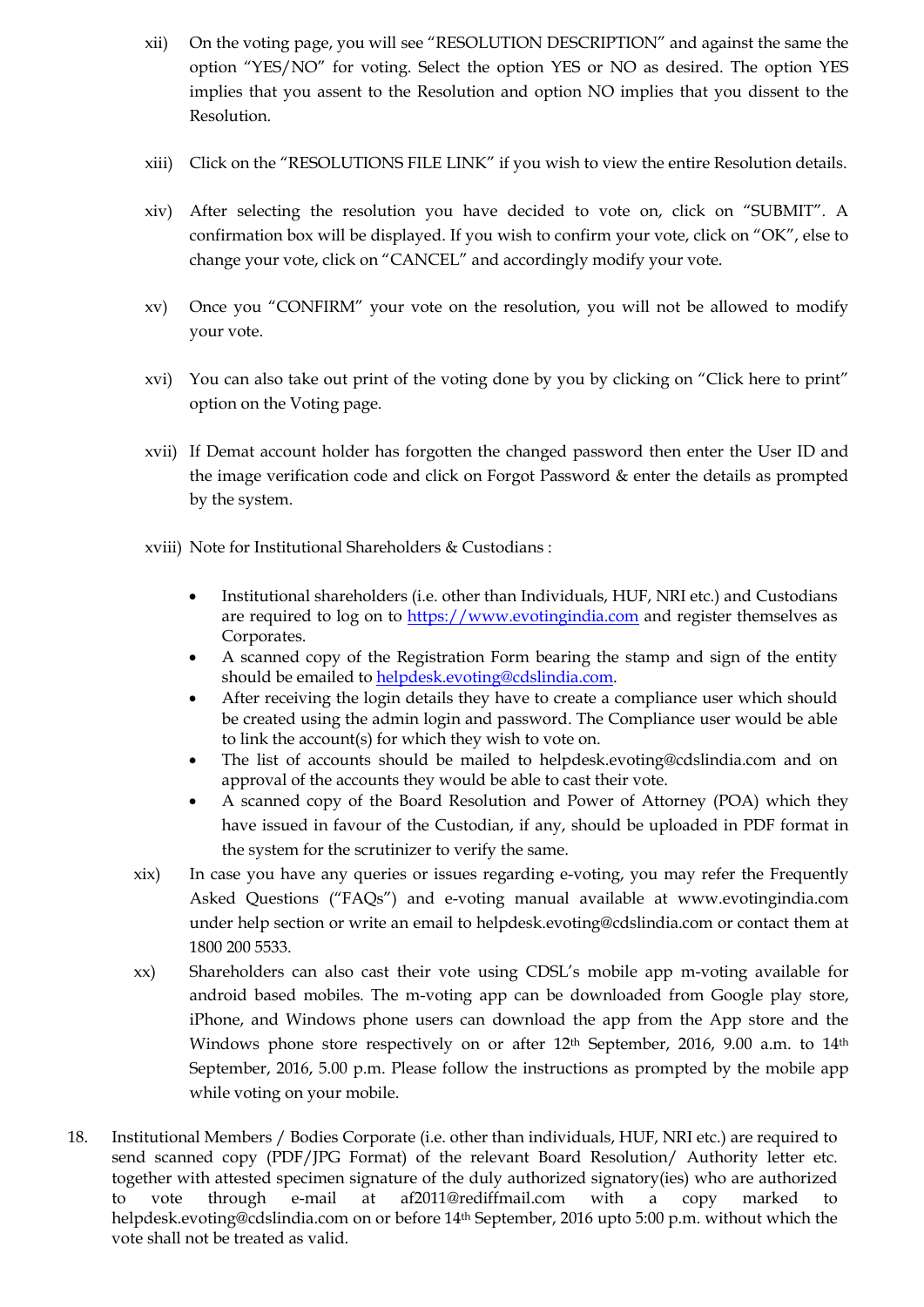- 19. The voting rights of shareholders shall be in proportion to their shares of the paid up equity share capital of the Company as on the cut-off date of 8th September, 2016. A person who is not a member as on Cut Off date should treat this notice for information purpose only.
- 20. The shareholders shall have one vote per equity share held by them as on the cut-off date of 8<sup>th</sup> September, 2016. The facility of e-voting would be provided once for every folio/client id, irrespective of the number of joint holders.
- 21. Since the Company is required to provide members the facility to cast their vote by electronic means, shareholders of the Company, holding shares either in physical form or in dematerialized form, as on the cut-off date of 8th September, 2016 and not casting their vote electronically, may only cast their vote at the Annual General Meeting.
- 22. Notice of the AGM along with attendance slip, proxy form along with the process, instructions and the manner of conducting e-voting is being sent electronically to all the members whose e-mail IDs are registered with the Company / Depository Participant(s). For members who request for a hard copy and for those who have not registered their email address, physical copies of the same are being sent through the permitted mode.
- 23. Investors, who became members of the Company subsequent to the dispatch of the Notice / Email and hold the shares as on the cut-off date i.e. 8th September, 2016 are requested to send the written / email communication to the Company at nitutrading83@gmail.com by mentioning their Folio No. / DP ID and Client ID to obtain the Login-ID and Password for e-voting.
- 24. Mr. Anurag Fatehpuria Practicing Company Secretary, (C.P No. 12855) has been appointed as the Scrutinizer to scrutinize the remote e-voting process and voting at the AGM in a fair and transparent manner. The Scrutinizer will submit, not later than 48 hours of conclusion of the AGM, a consolidated Scrutinizer's Report of the total votes cast in favour or against, if any, to the Chairman of the Company or a person authorized by him in writing, who shall countersign the same and declare the result of the voting forthwith.
- 25. Since e-voting facility (including Ballot forma) is provided to the members pursuant to the provisions of section 108 of the companies Act, 2013, read with Companies (Management and Administration) Rules, 2014, voting by show of hands are not allowed.
- 26. The Chairman shall, at the AGM, at the end of discussion on the resolutions on which voting is to be held, allow voting with the assistance of scrutinizer, by use of "Ballot Paper" for all those members who are present at the AGM but have not cast their votes by availing remote e-voting facility.
- 27. The Results declared along with the Scrutinizer's Report shall be placed on the Company's website www.nitutrading.com and on the website of CDSL. The same will be communicated to the stock exchanges where the company shares are listed viz. The Calcutta Stock Exchanges Ltd and MCX.

**Registered Office: 42/1, Bowbazar Street, 3rd Floor, Kolkata – 700012** **By Order of the Board of Directors**

**Sd/- BHAIRU RATAN OJHA Managing Director DIN: 06536310** 

**Date: 2nd August, 2016**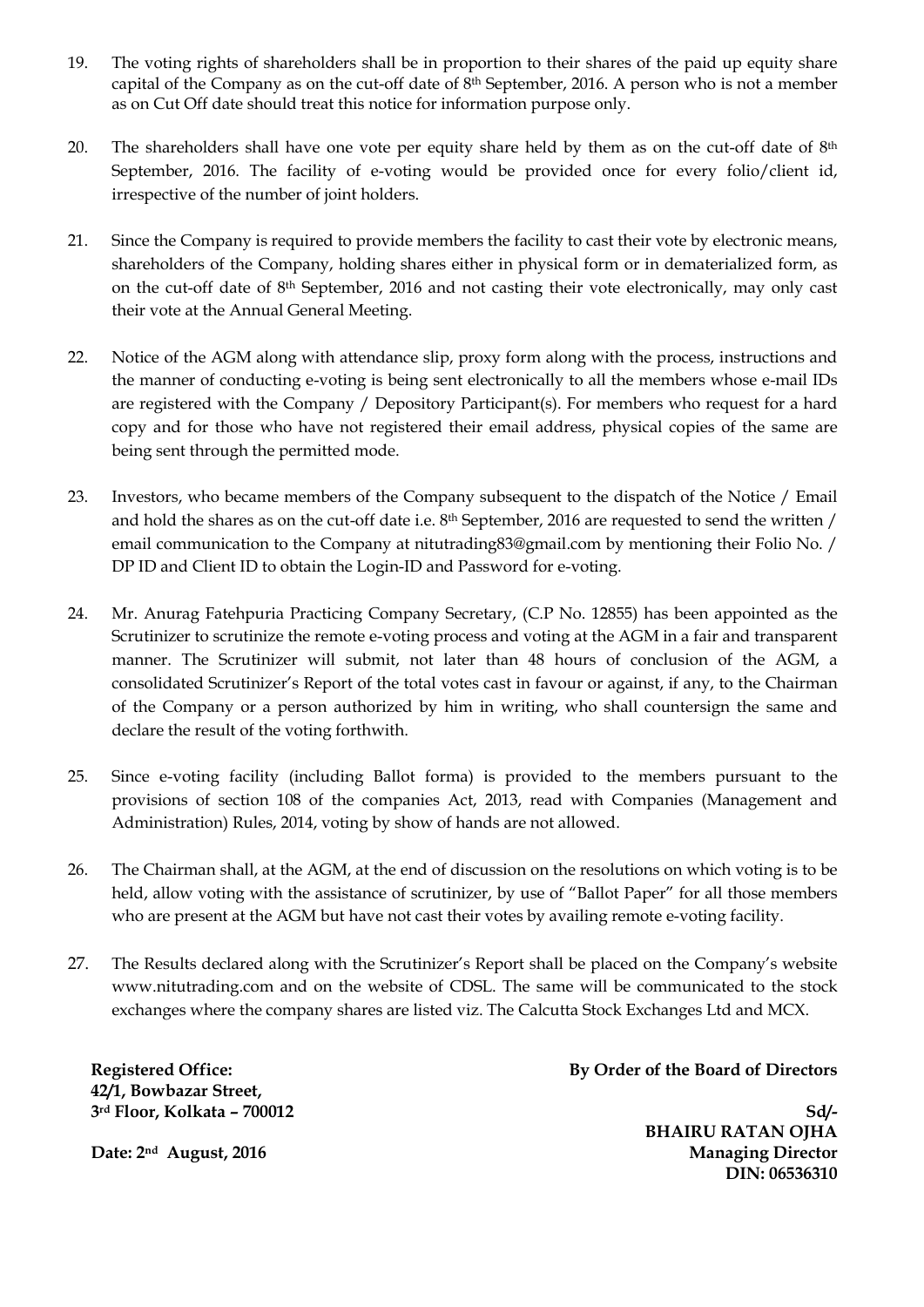#### **Nitu Trading Company Limited CIN: L51109WB1983PLC035728 Regd. Office: 42/1, Bowbazar Street, 3rd Floor, Kolkata -700001, West Bengal**

## **34th ANNUAL GENERAL MEETING**

# *ATTENDANCE SLIP*

(Members or their proxies are requested to present this form for admission, duly signed in accordance with their specimen signatures registered with the Company.)

| $DPId*$         | $\sim$ 1 $\sim$<br>∠lient Id* |  |
|-----------------|-------------------------------|--|
| Regd. Folio No. | No. of Shares                 |  |

\*Applicable for shares held in electronic form

Name(s) and address of the shareholder / Proxy in full:

I/we hereby record my/our presence at the  $34<sup>th</sup>$  Annual General Meeting of the Company being held on Thursday, 15th September, 2016 at 2.00 p.m. at 42/1, Bowbazar Street, 3rd Floor, Kolkata -700001, West Bengal,

Please  $(\sqrt{})$  in the box



Signature of Shareholder / Proxy

\_\_\_\_\_\_\_\_\_\_\_\_\_\_\_\_\_\_\_\_\_\_\_\_\_\_\_\_\_\_\_\_\_\_\_\_\_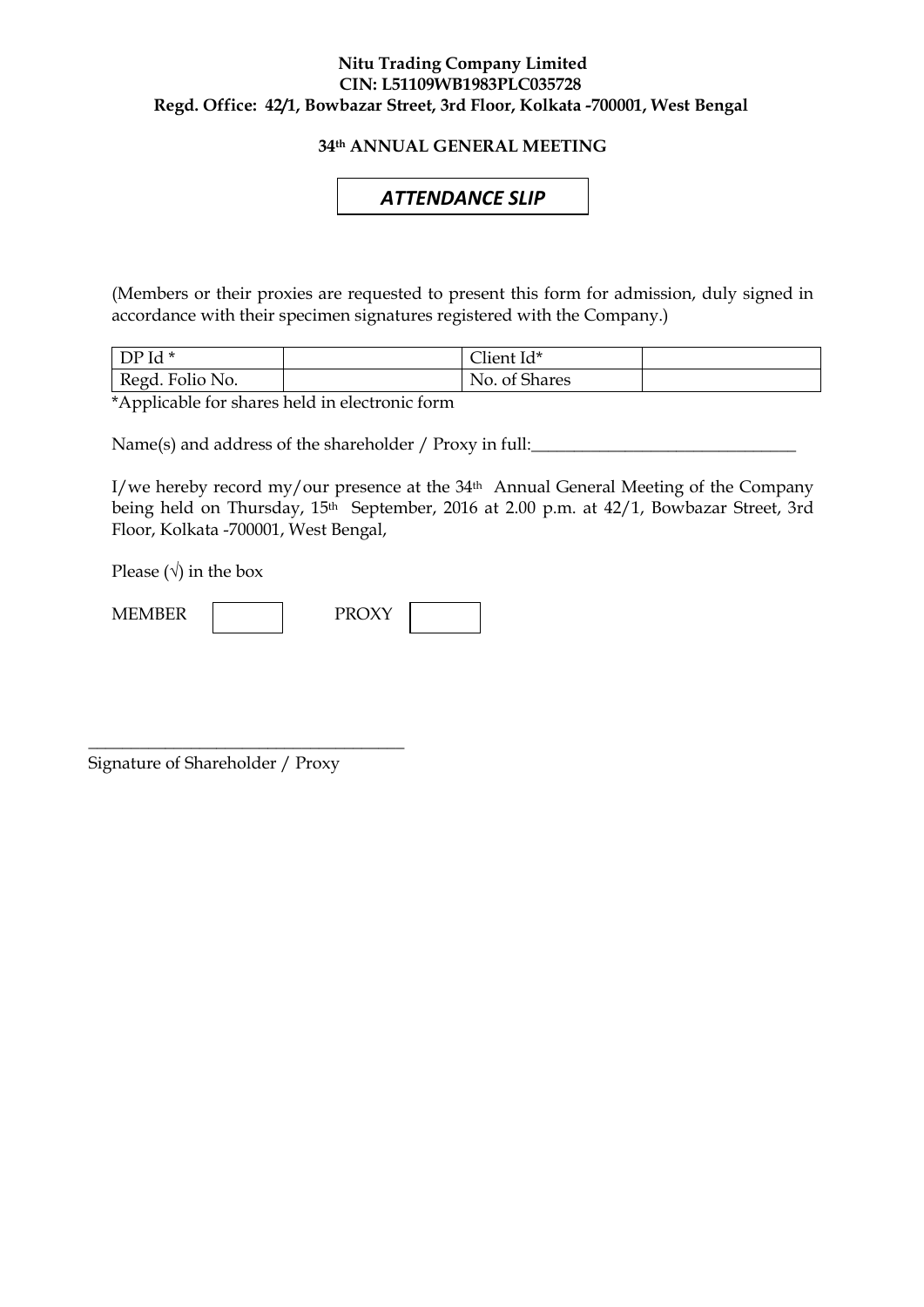#### **Form No. MGT-11**

# *PROXY FORM*

[Pursuant to section 105(6) of the Companies Act, 2013 and Rule 19(3) of the Companies Management and Administration) Rules, 2014]

**CIN:** L51109WB1983PLC035728

**Name of the Company:** Nitu Trading Company Limited

**Registered Office**: 42/1, Bowbazar Street, 3rd Floor, Kolkata -700001, West Bengal

| Name of the member(s):     |  |
|----------------------------|--|
| <b>Registered address:</b> |  |
| E-mail Id:                 |  |
| Folio No. / Client Id:     |  |
| DP ID:                     |  |

I/ We, being the member(s) of ……………..…. shares of the above named Company, hereby appoint

as my/our proxy to attend and vote (on a poll) for me/us and on my/our behalf at the 34th Annual General Meeting of the Company, to be held on Thursday the 15<sup>th</sup> September, 2016 at 2.00 p.m. at 42/1, Bowbazar Street, 3rd Floor, Kolkata -700001, West Bengal, and at any adjournment thereof in respect of such resolutions as are indicated below:

| Item                      | <b>Description of Resolutions:</b>                                                            |
|---------------------------|-----------------------------------------------------------------------------------------------|
| No.                       |                                                                                               |
| <b>Ordinary Business:</b> |                                                                                               |
|                           | Adoption of the Audited Balance Sheet of the Company for the Financial Year ended 31st March, |
|                           | 2016 together with the Report of the Board of Directors and Auditors thereon.                 |
|                           | Ratification of Re-appointment of Statutory Auditor                                           |

Signed this …..…… day of ………………….......... 2016

Signature of shareholder(s)

Signature of Proxy holder(s)

#### **Notes:**

1. This form of proxy in order to be effective should be duly completed and deposited at the Registered Office of the Company, not less than 48 hours before the commencement of the Meeting.

2. Any alteration or correction made to this Proxy form must be initialed by the signatory / signatories.

**Affix Revenue Stamp**